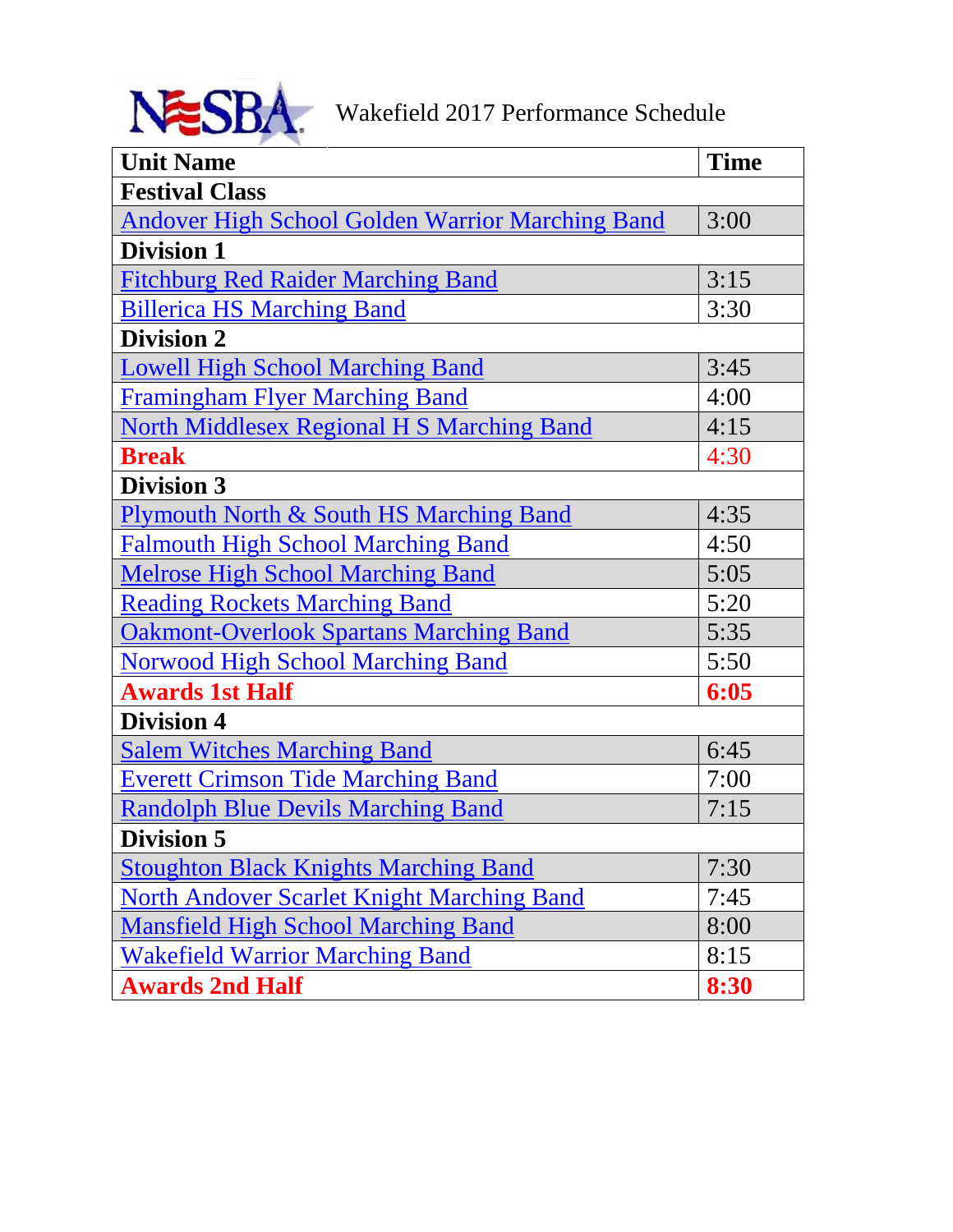# MENU

| \$4.00 |
|--------|
| \$4.00 |
| \$4.00 |
| \$2.00 |
| \$3.00 |
| \$2.00 |
| \$2.00 |
| \$2.00 |
| \$5.00 |
|        |
|        |
|        |
| \$1.00 |
|        |
|        |
| \$1.00 |
|        |
|        |
|        |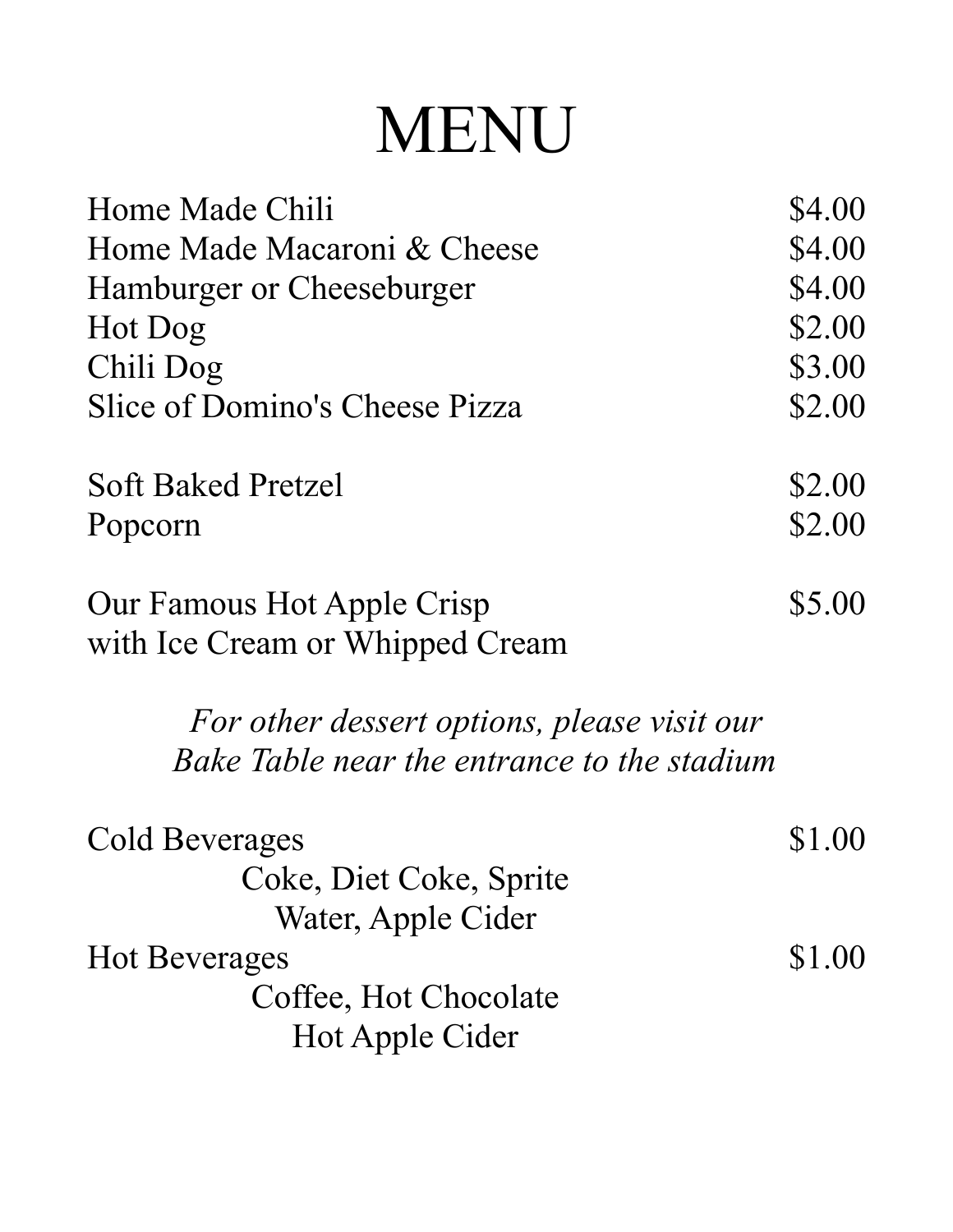<span id="page-2-0"></span>

|                                                 | <b>School</b> Andover High School                                                                                                                                                                |
|-------------------------------------------------|--------------------------------------------------------------------------------------------------------------------------------------------------------------------------------------------------|
| <b>Performance Time</b>                         | 3:00                                                                                                                                                                                             |
| <b>Band Nickname</b>                            | Andover High School Golden<br><b>Warrior Marching Band</b>                                                                                                                                       |
|                                                 | <b>Division</b>   Festival Class                                                                                                                                                                 |
|                                                 | <b>Band Director</b>   Catherine Hofius                                                                                                                                                          |
| <b>Assistant Band Director   Amy McGlothlin</b> |                                                                                                                                                                                                  |
| <b>Music Selection</b>                          | <b>Agincourt Hymn by Daniel</b><br>Buckvich, arr. Joseph Wright                                                                                                                                  |
| <b>Color Guard Auxiliary Staff</b>              | Cameron Carey and Meghan<br>Root                                                                                                                                                                 |
| <b>Percussion Staff</b>                         | Jon DiPrima and Brad<br>Livingston                                                                                                                                                               |
| <b>Drum Majors</b>                              | Ethan Cogswell, DM<br>Neeharika Aniruddh, Assistant<br>DM                                                                                                                                        |
| <b>Color Guard Captains</b>                     | <b>Cate Brooks</b><br>Katie Rasmussen                                                                                                                                                            |
| <b>Other</b>                                    | Front Ensemble Section Leader: Alex Zeng<br>Battery Section Leader: DJ Cremin<br>Woodwind Section Leader: Oliver Vazquez<br>Brass Section Leader: Armaan Vasowalla<br>Quartermaster: Nelli Cosme |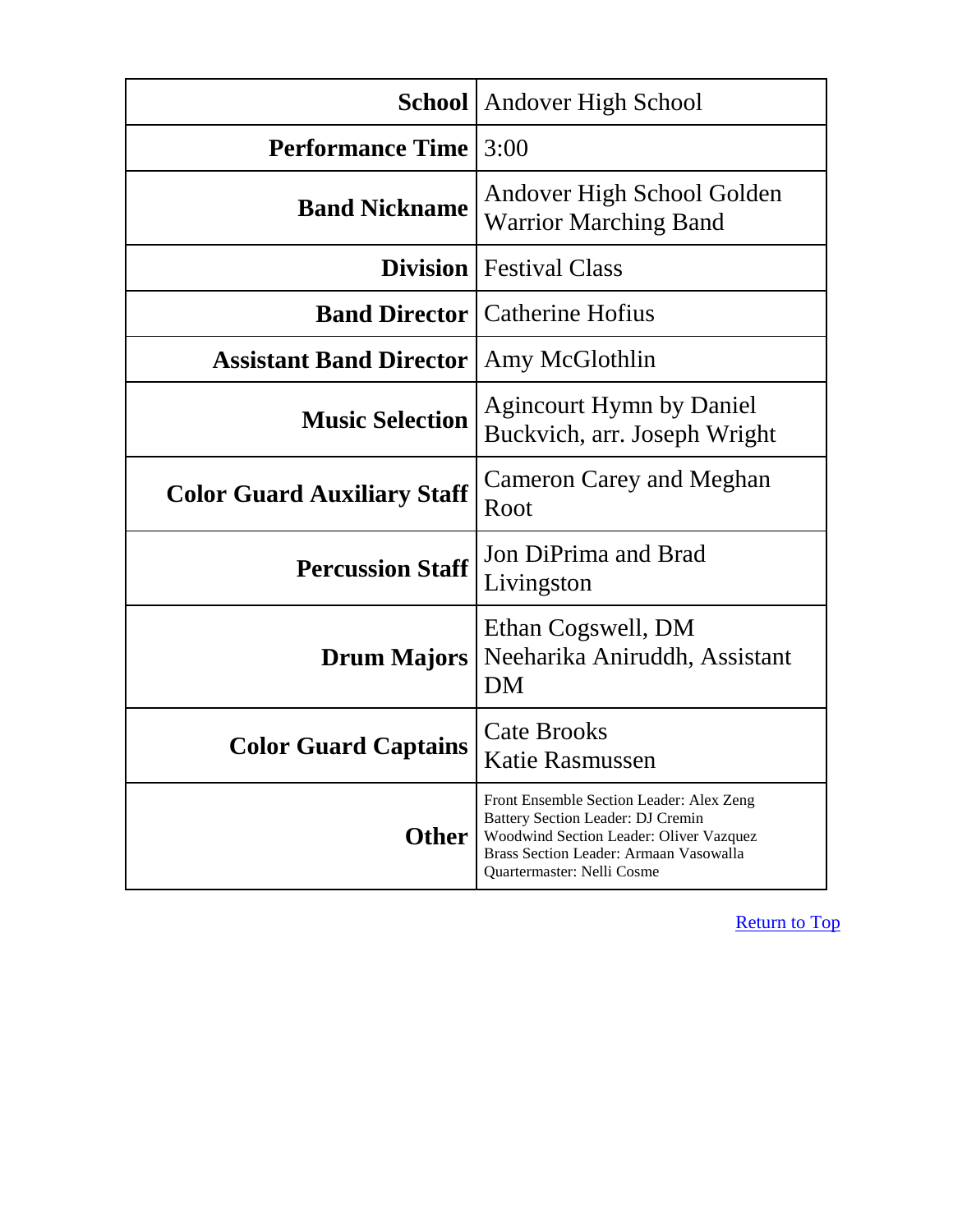<span id="page-3-0"></span>

|                                             | <b>School</b> Fitchburg High School             |
|---------------------------------------------|-------------------------------------------------|
| <b>Performance Time</b> 3:15                |                                                 |
|                                             | <b>Band Nickname</b>   Red Raider Marching Band |
| Division   1                                |                                                 |
|                                             | <b>Band Director</b>   Tabitha Greenlees        |
|                                             | <b>Music Selection</b>   Under the Big Top      |
| <b>Marching (Drill) Staff</b>               | Patty Casey<br>Colleen Andujar                  |
| <b>Drum Majors</b>                          | <b>Teresa French</b><br>Marisa Trainque         |
| <b>Color Guard Captain   Katrina French</b> |                                                 |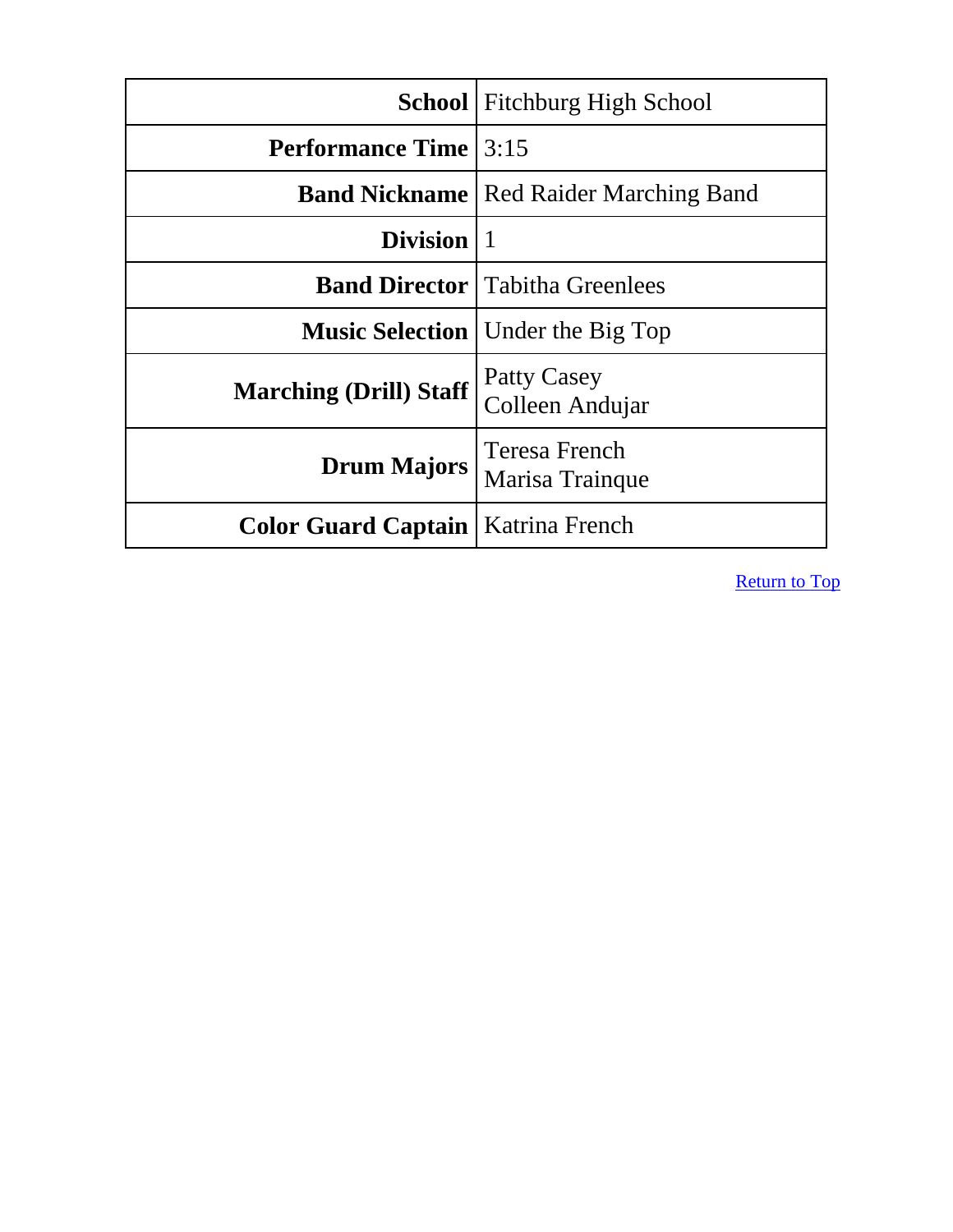<span id="page-4-0"></span>

| <b>School</b>                                                   | <b>Billerica High School Marching</b><br><b>Band and Color Guard</b>                                    |
|-----------------------------------------------------------------|---------------------------------------------------------------------------------------------------------|
| <b>Performance Time</b>                                         | 3:30                                                                                                    |
| Division $ 1$                                                   |                                                                                                         |
|                                                                 | <b>Band Director</b> Elaine Winchell                                                                    |
| <b>Assistant Band Director &amp;</b><br><b>Drill Instructor</b> | <b>Gary Douglas</b>                                                                                     |
| <b>Music Selection</b>   Halo                                   |                                                                                                         |
|                                                                 | <b>Music Staff</b> $\vert$ Dan Lutz – Arranger                                                          |
|                                                                 | <b>Marching (Drill) Staff</b>   Neal Smith – Drill Design                                               |
| <b>Color Guard Auxiliary Staff</b>                              | Lori McBride – Color Guard<br>Design/Instructor<br>Ali Corwin – Color Guard<br>Instructor               |
| <b>Percussion Staff</b>                                         | <b>Matt Tavares – Percussion</b><br>Arranger/Instructor<br><b>Josh Natal – Percussion</b><br>Instructor |
| <b>Drum Major</b>                                               | Alex Yeh                                                                                                |
| <b>Color Guard Captains</b>                                     | Nicole Young<br><b>Melissa Atkins</b>                                                                   |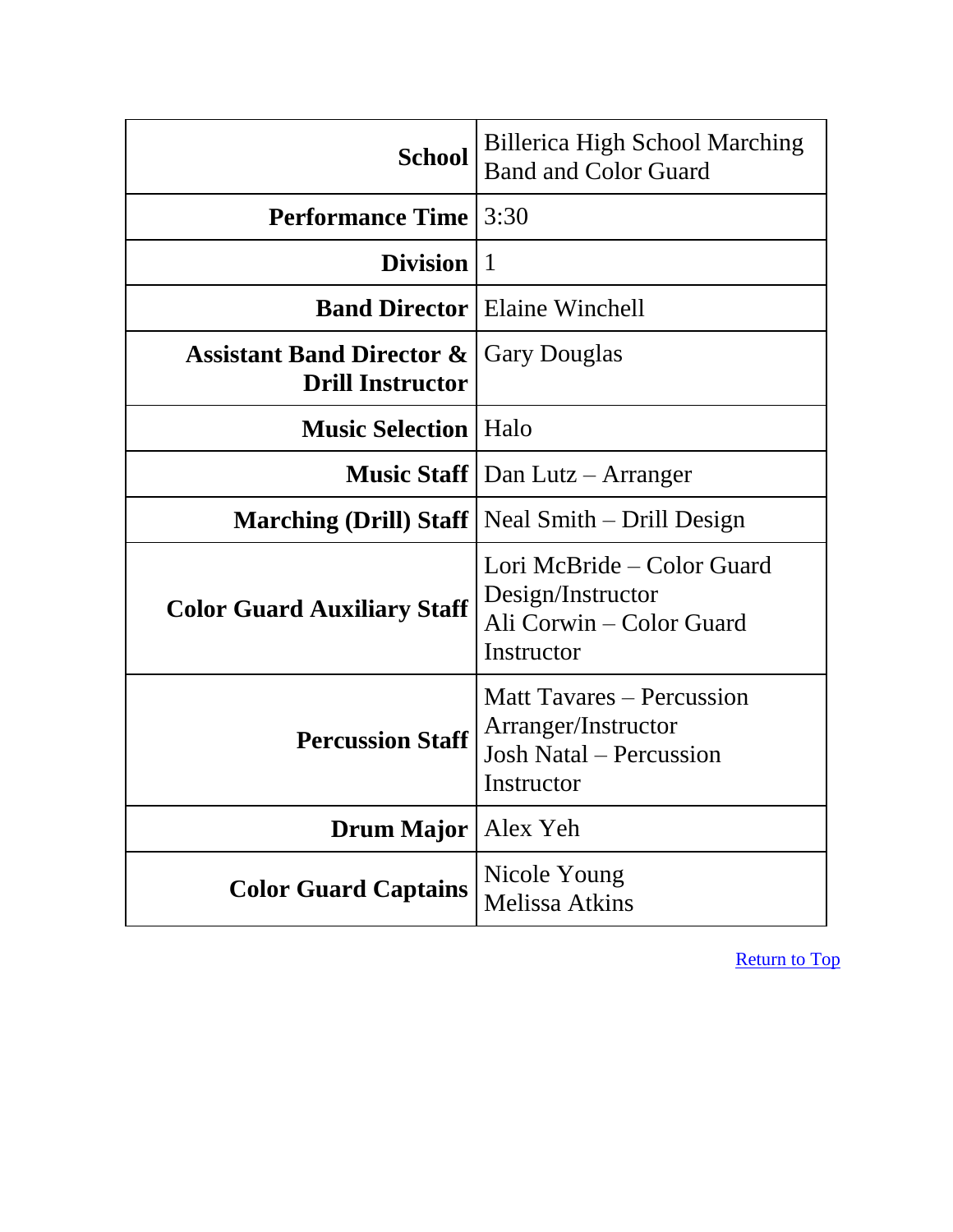<span id="page-5-0"></span>

|                                                                             | <b>School</b>   Lowell High School                                                                                                              |
|-----------------------------------------------------------------------------|-------------------------------------------------------------------------------------------------------------------------------------------------|
| <b>Performance Time</b>                                                     | 3:45                                                                                                                                            |
| <b>Band Nickname</b>                                                        | Lowell High School Marching<br>Band                                                                                                             |
| <b>Division</b>                                                             | $\overline{2}$                                                                                                                                  |
| <b>Band Director</b>                                                        | James Lutz, Jr.                                                                                                                                 |
| <b>Assistant Band Director/</b><br><b>Percussion</b>                        | <b>Steve Silva</b>                                                                                                                              |
|                                                                             | <b>Music Selection</b>   Dia de los Muertos                                                                                                     |
| <b>Visual Design/Instruction</b>                                            | <b>Jay DeFrank</b>                                                                                                                              |
| <b>Color Guard Design/</b><br><b>Technique/Instruction</b>                  | <b>Melissa Drew-DeFrank</b>                                                                                                                     |
| <b>Visual Technique/</b><br><b>Wind Instruction</b>                         | Jessica Reed                                                                                                                                    |
| <b>Show Design/Musical</b><br><b>Arrangements/Front Ensemble</b>            | Owen Kelly                                                                                                                                      |
| <b>Color Guard/Visual   Will Green</b><br><b>Instruction/Front Ensemble</b> |                                                                                                                                                 |
| <b>Drum Major</b>                                                           | Will Mailloux                                                                                                                                   |
| <b>Section Captains</b>                                                     | Courtney Mayer – Color Guard<br>Ashley Velasquez – Winds<br>Josiah Belfiore - Percussion<br>Ross Bello & Amanda Satterfield<br>- Front Ensemble |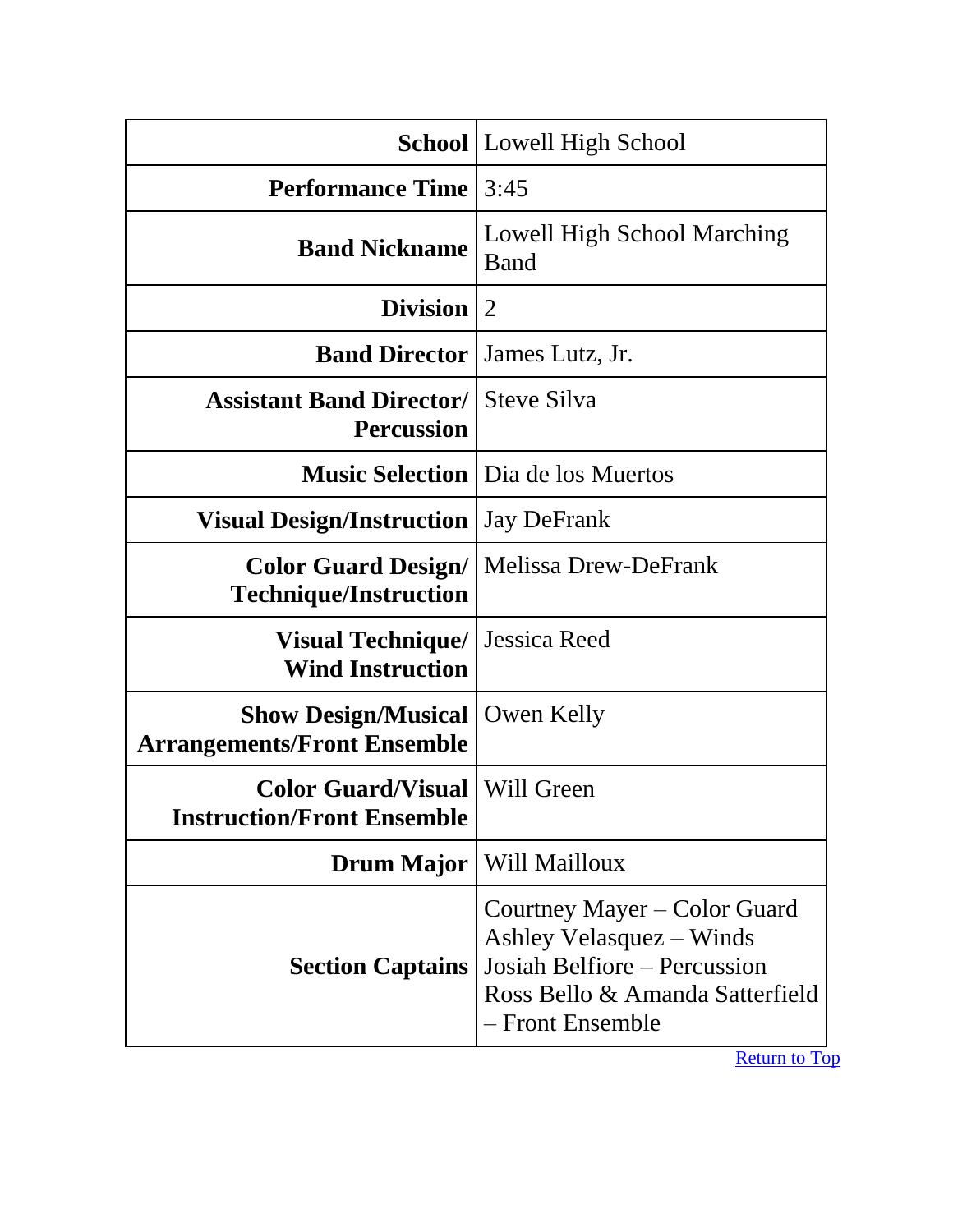<span id="page-6-0"></span>

|                                | School   Framingham High School                                                                                                                 |
|--------------------------------|-------------------------------------------------------------------------------------------------------------------------------------------------|
| <b>Performance Time</b>        | 4:00                                                                                                                                            |
| <b>Band Nickname</b>           | <b>Flyer Marching Band</b>                                                                                                                      |
| <b>Division</b>                | $\overline{2}$                                                                                                                                  |
| <b>Band Director</b>           | Andy Jasinski                                                                                                                                   |
| <b>Assistant Band Director</b> | Diane Thomas                                                                                                                                    |
| <b>Music Selection</b>         | <b>BE: The Emotion-Inflused Music</b><br>of Beethoven and Bernstein                                                                             |
| <b>Music Staff</b>             | Katie Walden<br><b>Eustaquio Dones</b>                                                                                                          |
| <b>Percussion Staff</b>        | Dave Penn<br>Tim Weber                                                                                                                          |
| Drum Major                     | <b>Ryan Gallagher</b>                                                                                                                           |
| <b>Color Guard Captain</b>     | <b>Emily Enoch</b>                                                                                                                              |
| <b>Section Leaders</b>         | Jeremy Zupan<br><b>Brooke Hirsch</b><br>Olivia Denman<br><b>Cameron</b> Lee<br><b>Lauren Casale</b><br><b>Ian Moore</b><br><b>Jack Williams</b> |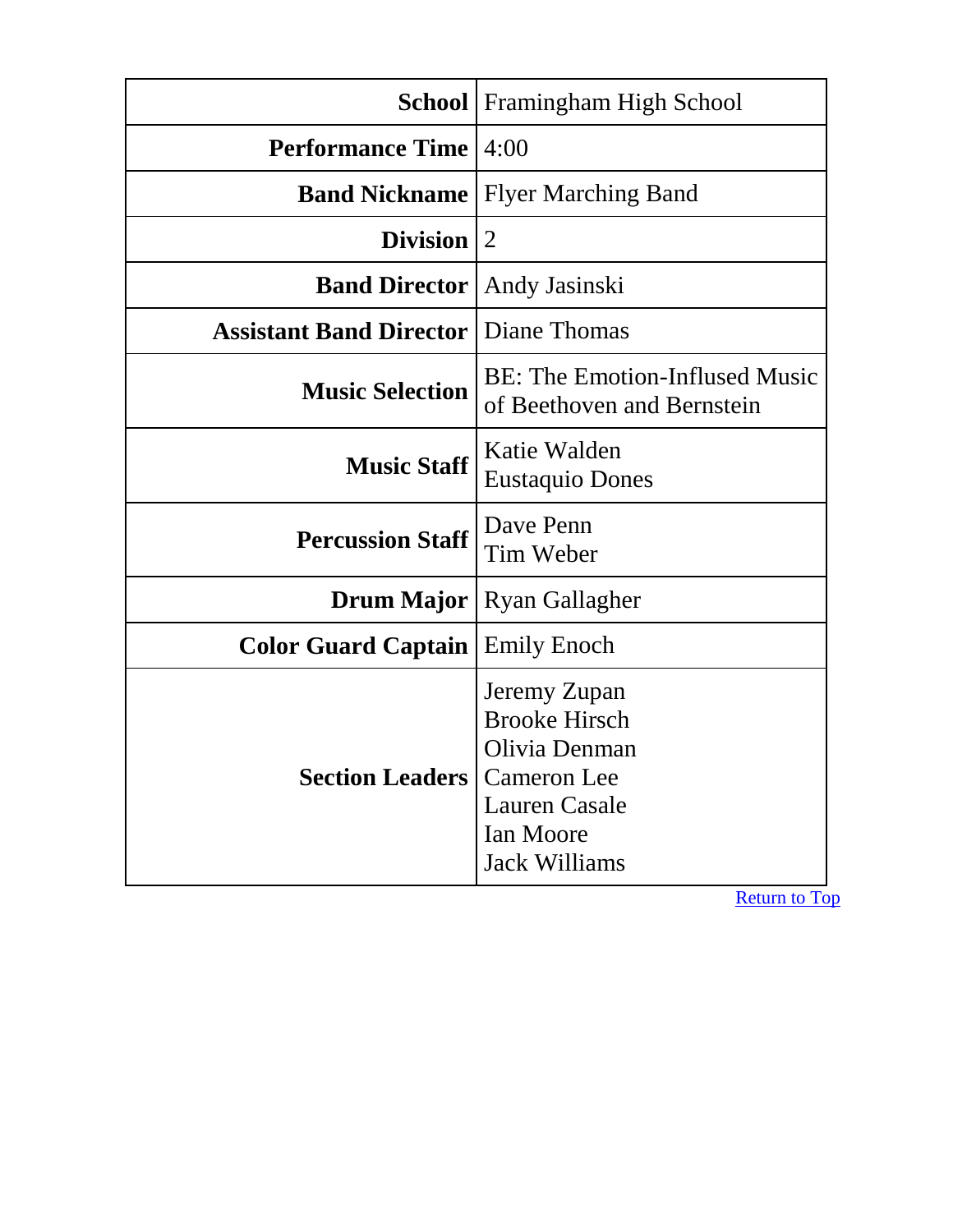<span id="page-7-0"></span>

| <b>School</b>                                | North Middlesex Regional High<br>School             |
|----------------------------------------------|-----------------------------------------------------|
| <b>Performance Time</b>                      | 4:15                                                |
| <b>Band Nickname</b>                         |                                                     |
| <b>Division</b>                              | 2                                                   |
| <b>Band Director</b>                         | <b>Jason Bielik</b>                                 |
| <b>Music Selection</b>                       | "Firebird"                                          |
| <b>Music Staff</b>                           | <b>Jason Bielik</b>                                 |
| <b>Marching (Drill) Staff</b>                | <b>JP</b> Lanctot                                   |
| <b>Color Guard Auxiliary Staff</b>           | <b>Brian Breton</b><br><b>Becky Manita</b>          |
| <b>Percussion Staff</b>                      | <b>Barry Powell</b><br>Michael Day                  |
| <b>Drum Majors</b>                           | Alison French<br>Paige Dyer<br><b>Noah Lauziere</b> |
| <b>Color Guard Captain   Delaney Stevens</b> |                                                     |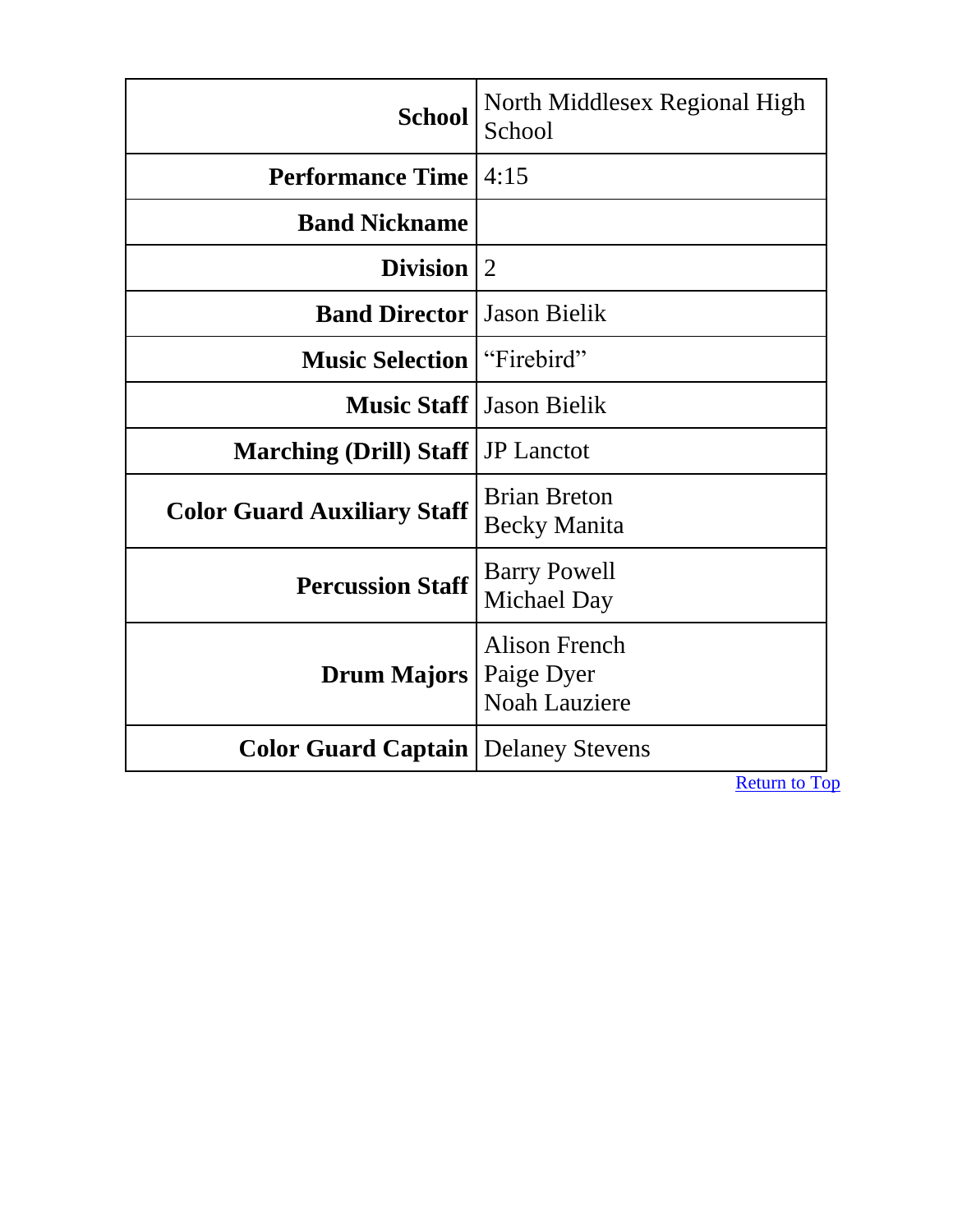<span id="page-8-0"></span>

| <b>School</b>                      | Plymouth North & South High<br><b>Schools</b>  |
|------------------------------------|------------------------------------------------|
| <b>Performance Time</b>            | 4:35                                           |
| <b>Band Nickname</b>               | <b>Plymouth Marching Band</b>                  |
| <b>Division</b>                    | 3                                              |
|                                    | <b>Band Director</b> Bonnie Holmes             |
| <b>Music Selection</b>             | Selections from "Wicked"                       |
| <b>Music Staff</b>                 | Coralyn Grueb<br><b>Andy Shaw</b>              |
| <b>Marching (Drill) Staff</b>      | <b>Josh Hamblin</b>                            |
| <b>Color Guard Auxiliary Staff</b> | <b>Holly Narowski</b><br><b>Lindsey Thayer</b> |
| <b>Percussion Staff</b>            | <b>Cam Wentworth</b>                           |
| <b>Drum Majors</b>                 | Maggie Hart<br>Cy Beltran                      |
| <b>Color Guard Captains</b>        | Isabel Ward<br>Maddie Egan                     |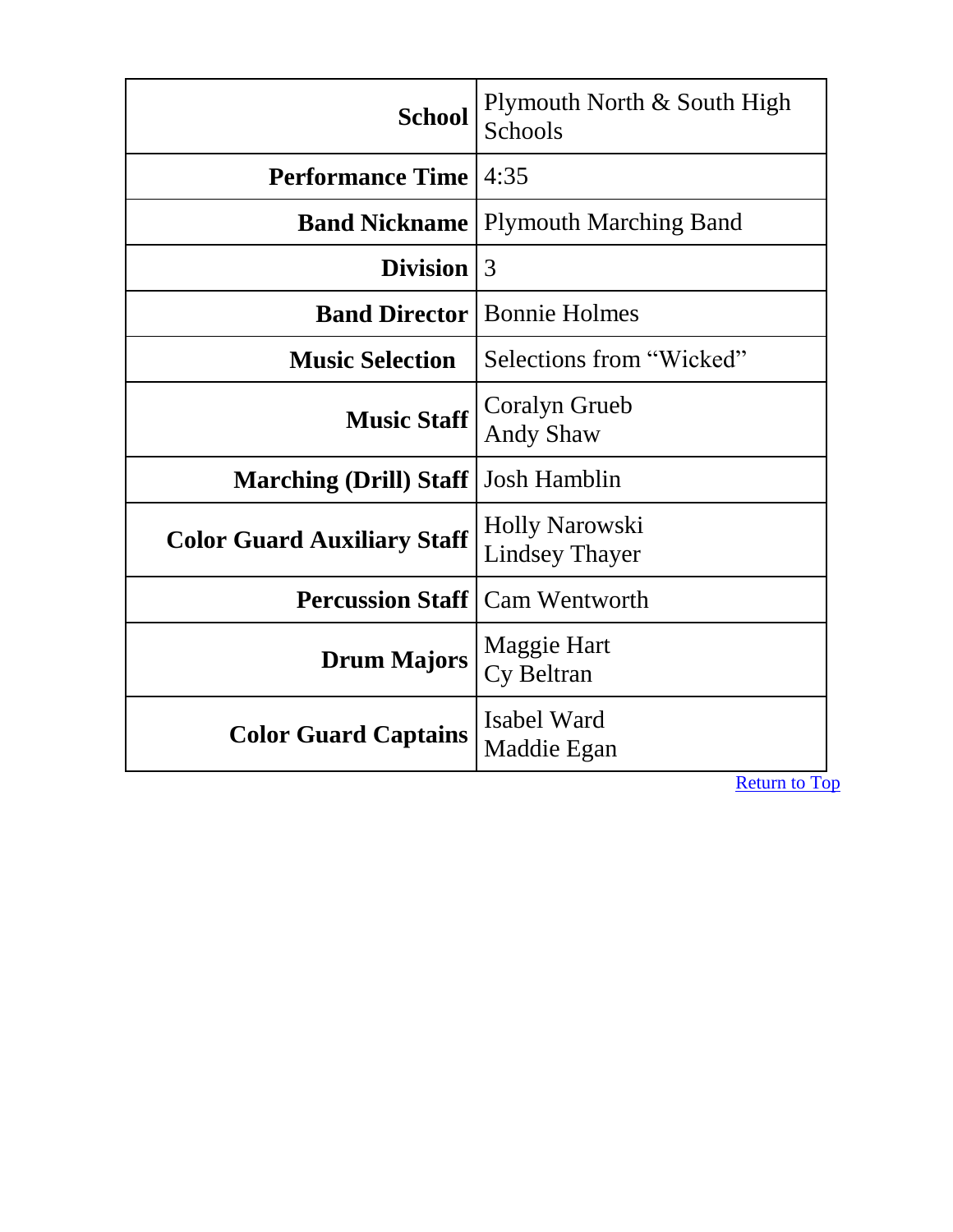<span id="page-9-0"></span>

|                                    | <b>School</b>   Falmouth High School                        |
|------------------------------------|-------------------------------------------------------------|
| <b>Performance Time</b>            | 4:50                                                        |
| <b>Band Nickname</b>               | <b>Falmouth High School Clipper</b><br><b>Marching Band</b> |
| Division $ 3$                      |                                                             |
| <b>Band Director</b>               | Kayla Peard                                                 |
| <b>Assistant Band Director</b>     | Darrell Morey                                               |
| <b>Music Selection</b>             | Pirates of the Caribbean                                    |
| <b>Music Staff</b>                 |                                                             |
| <b>Marching (Drill) Staff</b>      |                                                             |
| <b>Color Guard Auxiliary Staff</b> | <b>Kirk Esgrow</b><br><b>Rachael Paine</b>                  |
| <b>Percussion Staff</b>            | <b>Brad Conant</b>                                          |
| <b>Drum Majors</b>                 | <b>Katie Greve</b><br><b>Jake Luckraft</b>                  |
| <b>Color Guard Captains</b>        | Madeline Wrede<br>Makayla Martin                            |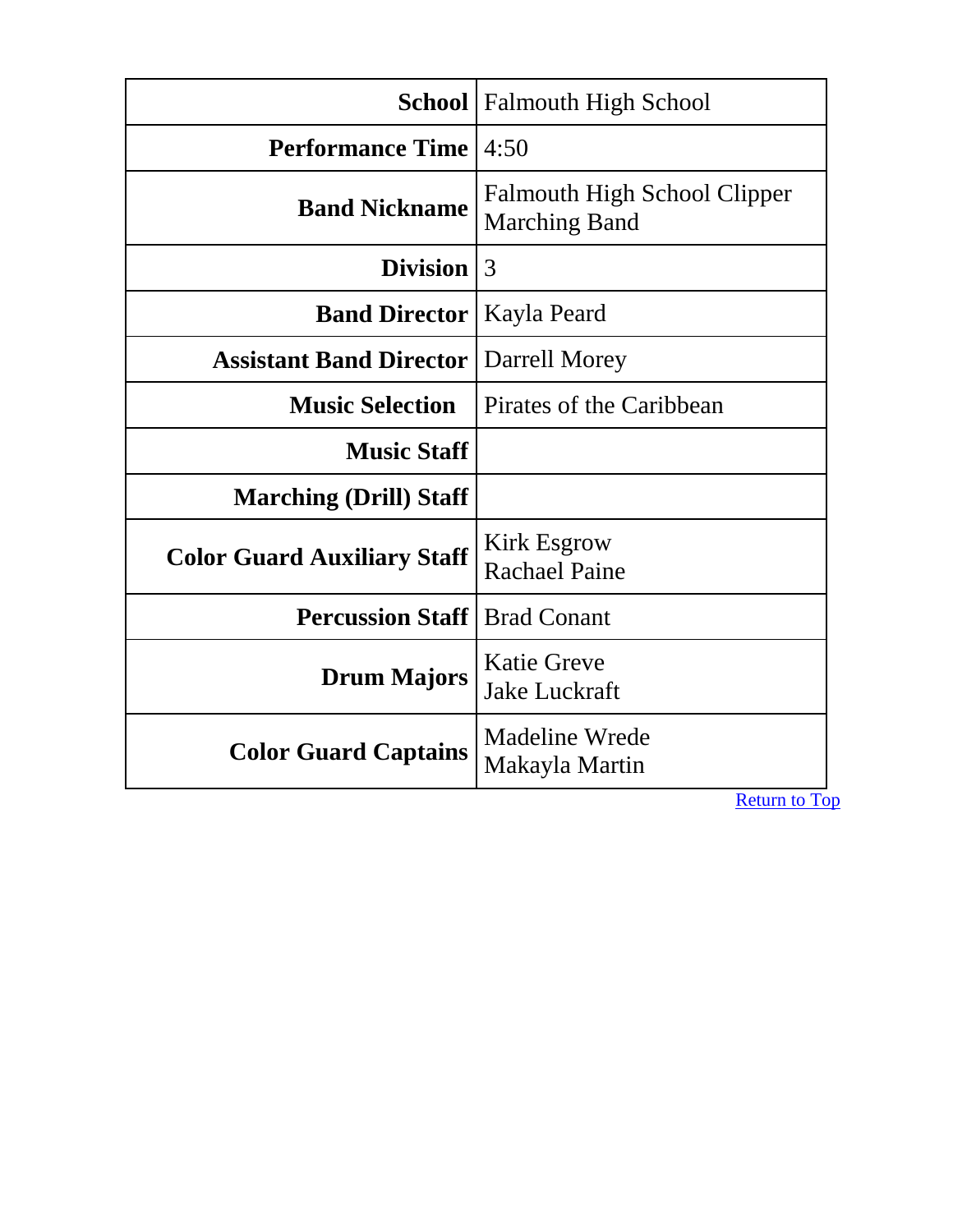<span id="page-10-0"></span>

|                                              | <b>School</b>   Melrose High School                                     |
|----------------------------------------------|-------------------------------------------------------------------------|
| <b>Performance Time</b>                      | 5:05                                                                    |
| <b>Band Nickname</b>                         | $ -$                                                                    |
| Division $ 3$                                |                                                                         |
| <b>Band Director</b>                         | <b>Matthew Repucci</b>                                                  |
| <b>Assistant Band Director   Luke Miller</b> |                                                                         |
| <b>Music Selection</b>                       | "Fantasmic!"                                                            |
| <b>Music Staff</b>                           | <b>Rahmy Eltoury</b>                                                    |
| <b>Marching (Drill) Staff</b>                | Julia Foutain<br>Andrea Hogan                                           |
| <b>Color Guard Auxiliary Staff</b>           | Leanne Hogan<br><b>Molly Margolis</b>                                   |
| <b>Percussion Staff</b>                      | <b>Roger Brockelbank</b><br><b>Carlos Vivas</b>                         |
| <b>Drum Major</b>                            | <b>James Talbot</b>                                                     |
| <b>Color Guard Captain</b>                   | <b>Caroline Brown</b><br><b>Shannon Collins</b><br><b>Maddie Strike</b> |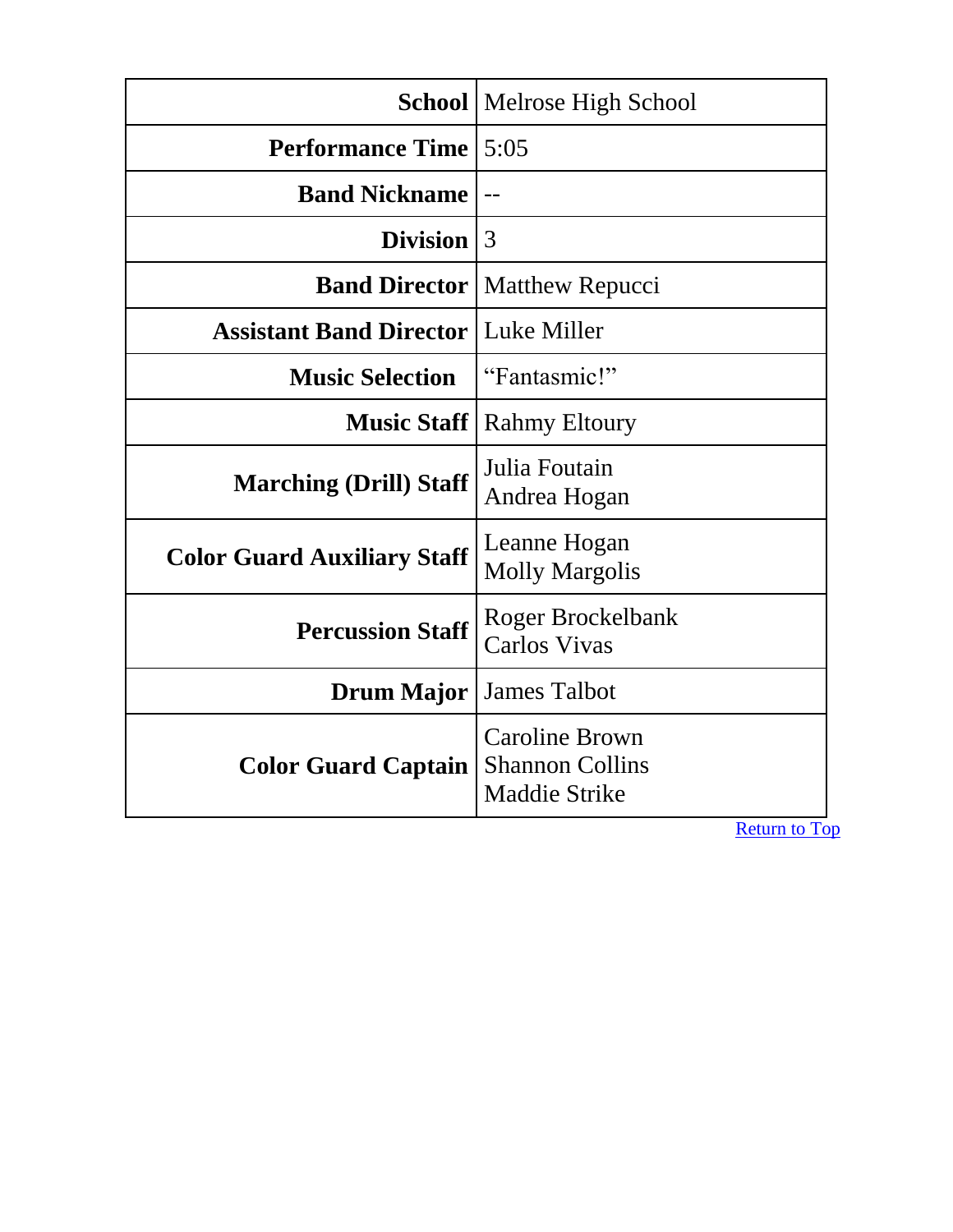<span id="page-11-0"></span>

|                                    | <b>School</b>   Reading High School                 |
|------------------------------------|-----------------------------------------------------|
| <b>Performance Time</b>            | 5:20                                                |
| <b>Band Nickname</b>               | <b>Marching Rockets</b>                             |
| <b>Division</b>                    | 3                                                   |
| <b>Band Director</b>               | Joseph Mulligan                                     |
| <b>Assistant Band Director</b>     |                                                     |
| <b>Music Selection</b>             | Imagination                                         |
| <b>Music Staff</b>                 | <b>Holly Gallant</b><br><b>Ed Goroza</b>            |
| <b>Marching (Drill) Staff</b>      | <b>Jason Carter</b><br>Robin Panariti               |
| <b>Color Guard Auxiliary Staff</b> | Alicia Druid<br>Natalie Juliano                     |
| <b>Percussion Staff</b>            | Cody Morgan<br><b>Matt Bruce</b>                    |
| <b>Drum Majors</b>                 | Rebekah Gernert<br>Eleni Speros                     |
| <b>Color Guard Captains</b>        | Nicole Politano<br>Eileen Sweeney<br>Julia Scozzari |
| <b>Drill Design</b>                | Lennie Machado                                      |
| <b>Wind Arrangements</b>           | Aaron Goldberg                                      |
| <b>Percussion Arrangements</b>     | <b>Sharif Mamoun</b>                                |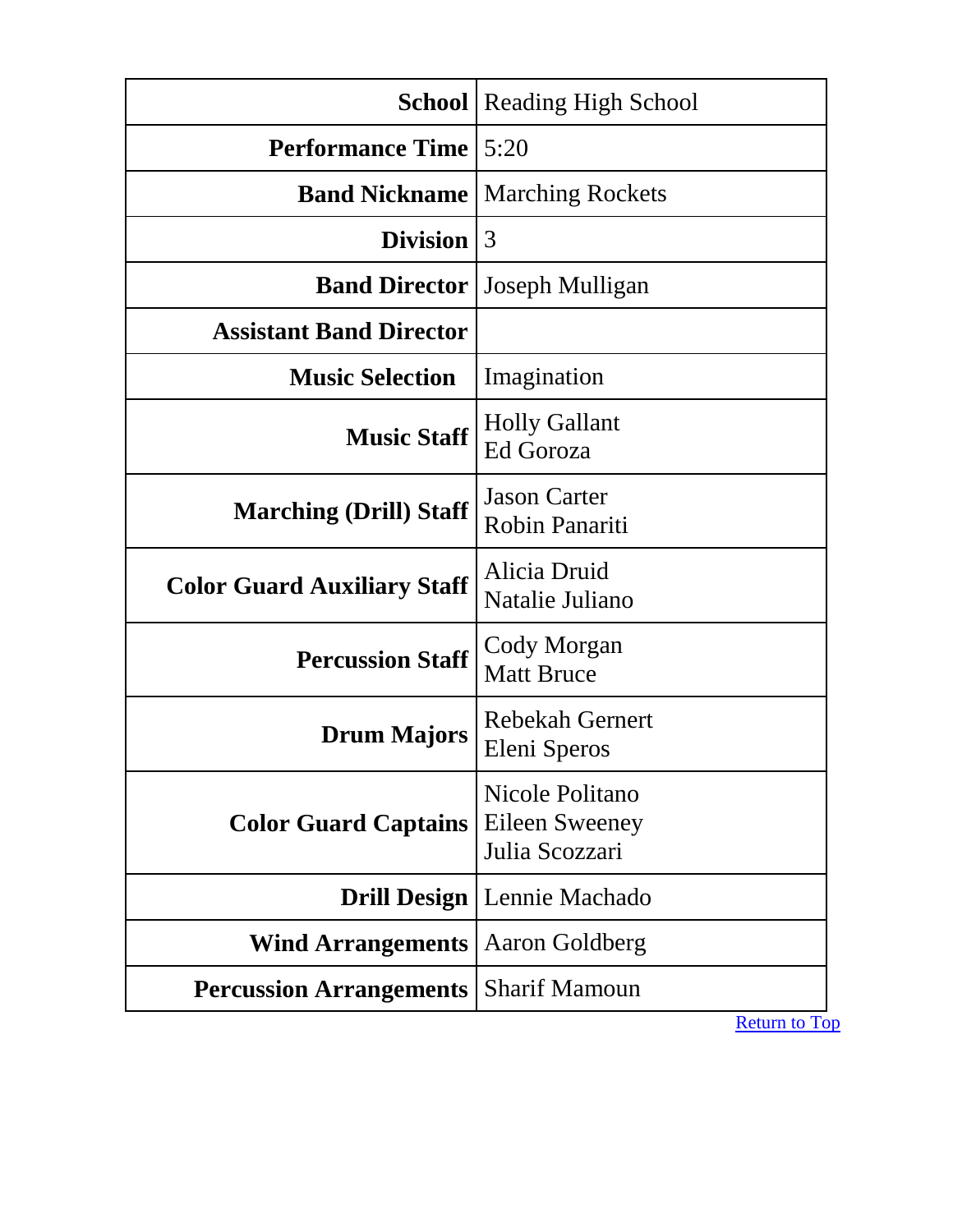<span id="page-12-0"></span>

|                                                               | <b>School</b>   Oakmont Regional High School                                                                                                     |
|---------------------------------------------------------------|--------------------------------------------------------------------------------------------------------------------------------------------------|
| <b>Performance Time</b>                                       | 5:35                                                                                                                                             |
| <b>Band Nickname</b>                                          | <b>Oakmont-Overlook Marching</b><br><b>Spartans</b>                                                                                              |
| <b>Division</b>                                               | 3                                                                                                                                                |
| <b>Band Director</b>                                          | Kris S. DeMoura                                                                                                                                  |
| <b>Music Selection</b>                                        | "Day of Wrath"<br>Ben Hur<br>Hypnotica<br>Call to Arms<br>Catch 666/Two Steps from Hell<br>Requiem Verdi/Requiem Dvorak                          |
| <b>Music Staff</b>                                            | Robert Bergeron<br><b>Jessica Evans</b><br>Joseph Goguen<br>Joseph Lordan<br><b>Brian McCullock</b><br><b>Laurel Micklus</b><br>Michael Powderly |
| Marching (Drill) Staff                                        | Jamie Fortier (Designer)                                                                                                                         |
| <b>Color Guard Auxiliary Staff</b>   Patty O'Keefe (Designer) |                                                                                                                                                  |
| <b>Percussion Staff</b>                                       | TJ Kelly (Arranger)<br>Michael Linnehan<br>Josh Szymanski<br><b>Bobby Scott (Arranger)</b>                                                       |
| <b>Drum Majors</b>                                            | <b>Emily Pilsbury</b><br>Kalvin Richard<br><b>Oliver Wessels</b>                                                                                 |
| <b>Color Guard Captains</b>                                   | Jordan Marshall<br><b>Hiley Graham</b>                                                                                                           |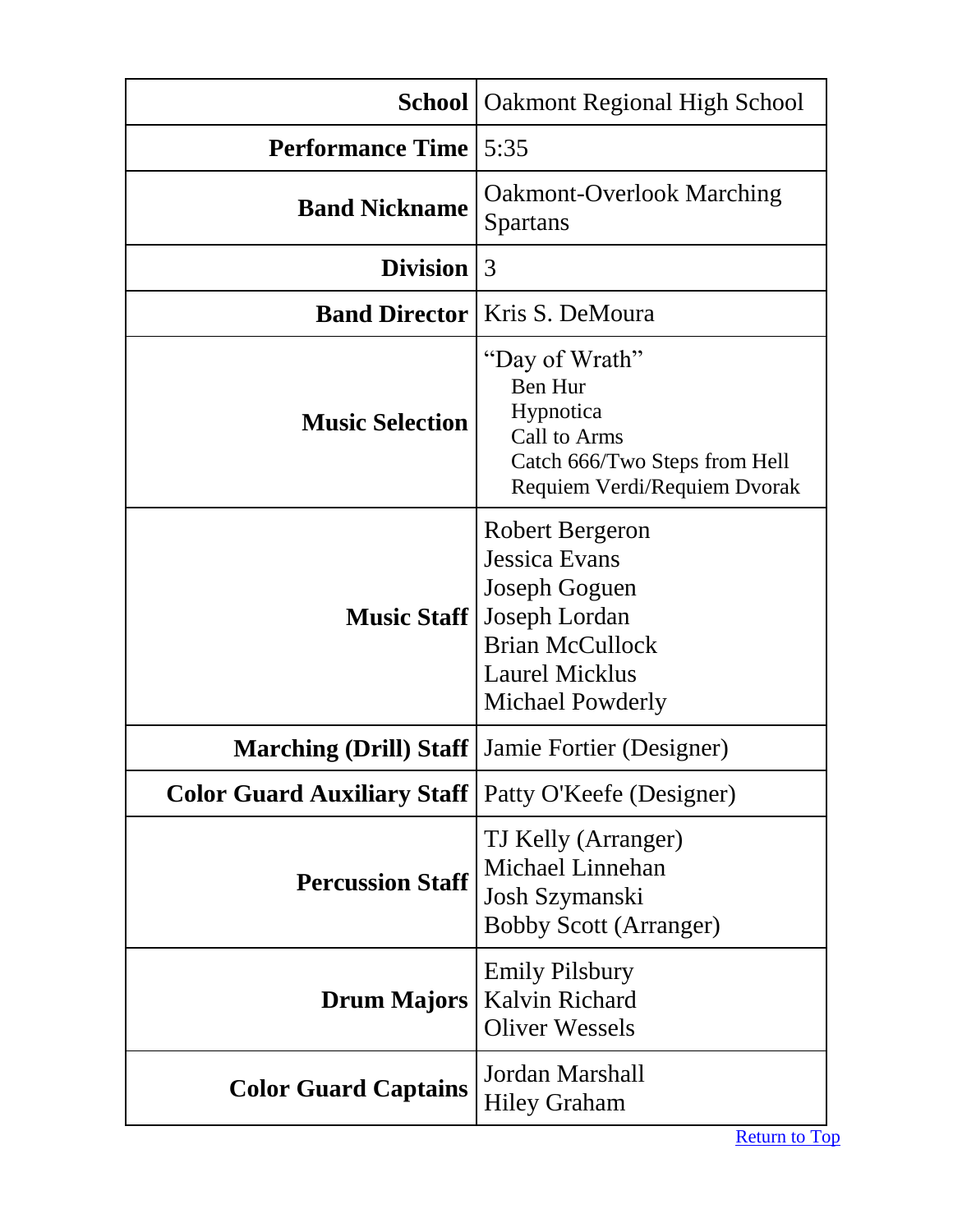<span id="page-13-0"></span>

|                                        | <b>School</b> Norwood High School                                                                                                                                                                                                |
|----------------------------------------|----------------------------------------------------------------------------------------------------------------------------------------------------------------------------------------------------------------------------------|
| <b>Performance Time</b>                | 5:50                                                                                                                                                                                                                             |
| <b>Band Nickname</b>                   | <b>Mustang Marching Band and</b><br><b>Color Guard</b>                                                                                                                                                                           |
| Division $ 3$                          |                                                                                                                                                                                                                                  |
| <b>Band Director</b>                   | <b>Steven Conant</b>                                                                                                                                                                                                             |
| <b>Music Selection</b>                 | QUIDAM (kee-DAHM)<br>a Cirque du Soleil production<br>Music Composed By Benoit Jutras<br><b>Arranged by Jay Dawson</b><br>Movement $1 -$ Atmadja<br>Movement 2 – Nikou Latora<br>Movement 3 – Quidam<br>Movement 4 - Incantation |
| <b>Associate Directors/   Sean Lee</b> | <b>Music Staff</b>   Tim MacDonald                                                                                                                                                                                               |
|                                        | Sean Lee<br><b>Visual Staff   Katherine Dimitriou</b><br><b>Brian Seeman</b>                                                                                                                                                     |
| <b>Color Guard Auxiliary Staff</b>     | Michael Lombo<br>Jamie O'Brien<br>Gretchen Mueller                                                                                                                                                                               |
| <b>Percussion Staff</b>                | Matt Cavanaugh (caption head)<br><b>Joe Boulos</b><br><b>Amber Fox</b><br>Maura McGillicuddy                                                                                                                                     |
|                                        | <b>Drum Major</b>   Ryan O'Connell                                                                                                                                                                                               |
| <b>Color Guard Captains</b>            | <b>Allison Campbell</b><br>Rebecca Butler                                                                                                                                                                                        |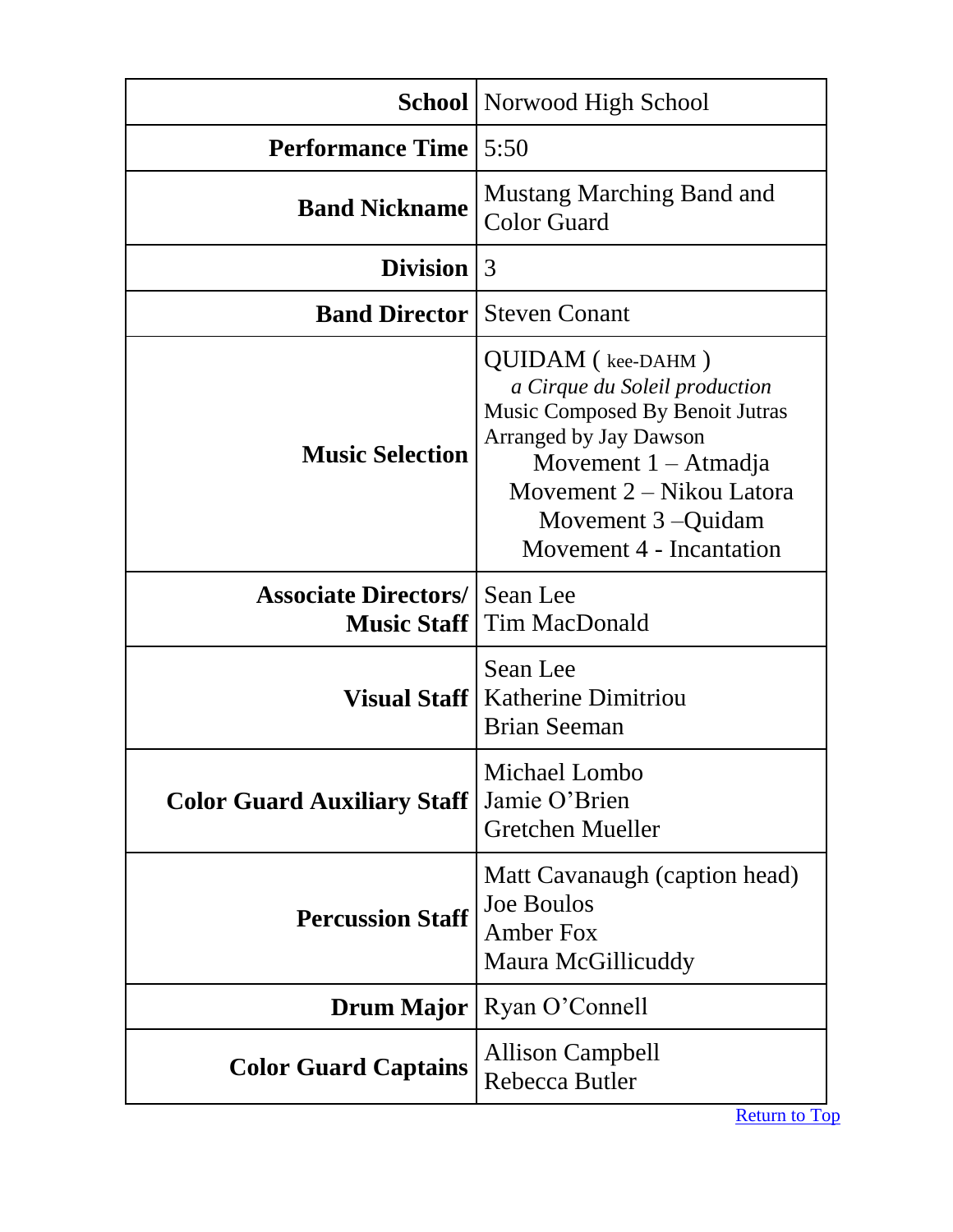<span id="page-14-0"></span>

| School                             | Salem High School                                                                                                                                            |
|------------------------------------|--------------------------------------------------------------------------------------------------------------------------------------------------------------|
| <b>Performance Time</b>            | 6:45                                                                                                                                                         |
| <b>Band Nickname</b>               | The Pride of the North Shore                                                                                                                                 |
| <b>Division</b>                    | $\overline{4}$                                                                                                                                               |
| <b>Band Director</b>               | Cynthia Napierkowski                                                                                                                                         |
| <b>Assistant Band Director</b>     | <b>Ben Chertok</b>                                                                                                                                           |
| <b>Music Selection</b>             | "On Gallows Hill – The Salem"<br>Witch $Trials"$ – composed by Key<br>Poulan, commissioned to commemorate the<br>325th anniversary of the Salem Witch Trials |
| <b>Music Staff</b>                 | Cyndi Napierkowski<br>Jabari Tovar<br>Nalani Fujiwara<br><b>Luke Deardorff</b>                                                                               |
| <b>Marching (Drill) Staff</b>      | Mark Napierkowski<br>Sam Hanson<br>Cameron McHugh<br>Allan MacTaylor                                                                                         |
| <b>Color Guard Auxiliary Staff</b> | Mateus Ferreira<br>Jennifer Doucette-Ly                                                                                                                      |
| <b>Percussion Staff</b>            | Jabari Tovar<br>Gary Hanson<br>Samantha Cabral                                                                                                               |
| <b>Drum Majors</b>                 | Nick Angeramo<br>Neva Payson and<br><b>Renne Venico</b>                                                                                                      |
| <b>Color Guard Captains</b>        | Corinne Ly                                                                                                                                                   |
| <b>Other</b>                       | Lennie Machado – Drill Design<br>Patrick Tanguay - Sound Technician                                                                                          |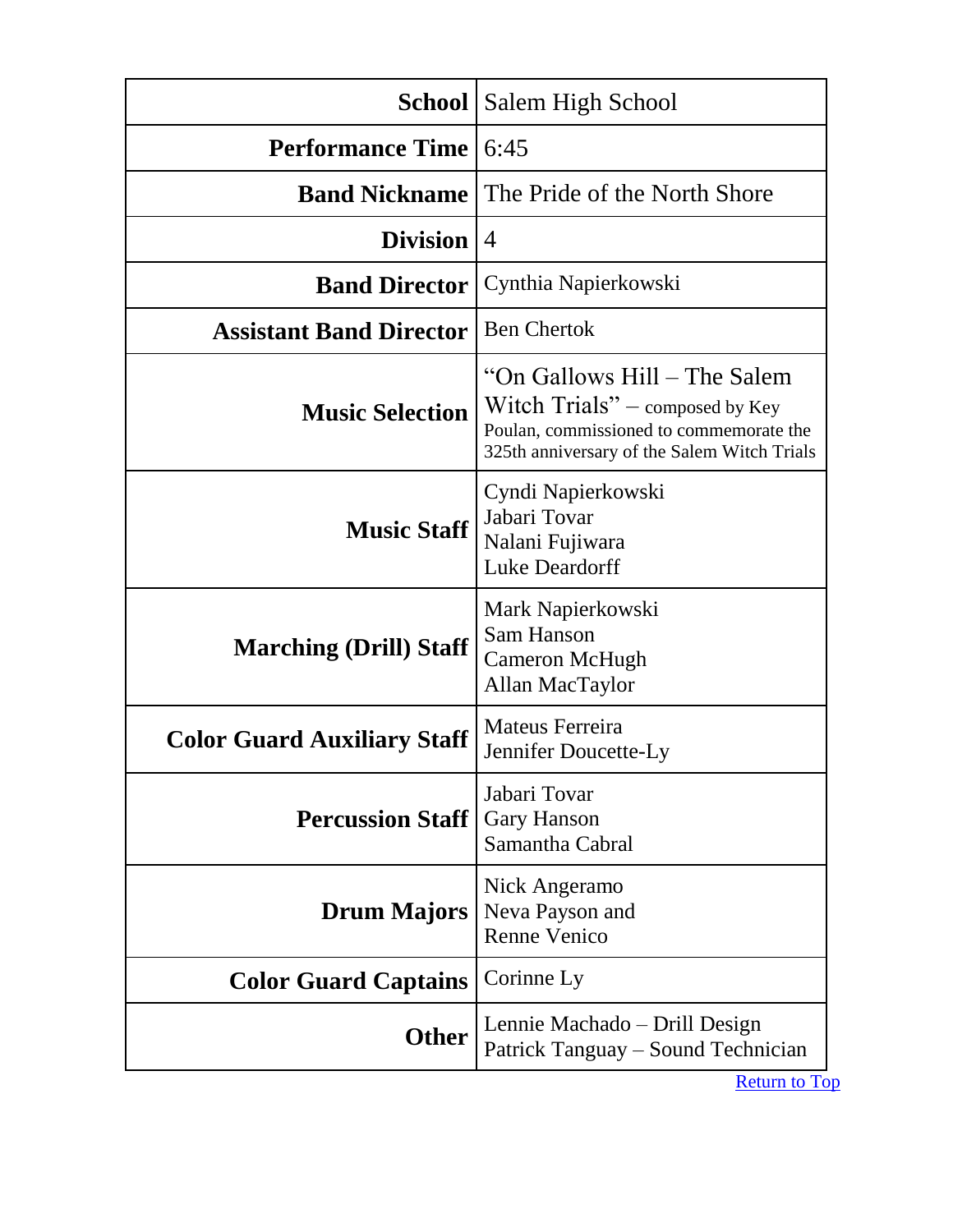<span id="page-15-0"></span>

|                                                      | <b>School</b> Everett High School                                                                |
|------------------------------------------------------|--------------------------------------------------------------------------------------------------|
| <b>Performance Time</b>                              | 7:00                                                                                             |
| <b>Band Nickname</b>                                 | <b>Everett Crimson Tide Marching</b><br>Band                                                     |
| Division                                             | $\overline{4}$                                                                                   |
|                                                      | <b>Band Director   Charles A. Poole, Jr</b>                                                      |
|                                                      | <b>Manager</b>   Penny Yebba                                                                     |
| <b>Music Selection</b>                               | Variations on the Service Hymns<br>Arranged by<br>Frank Williams<br>Michael Moore<br>Jared Logan |
| <b>Music Staff</b>                                   | Eric Dauenhauer<br>Cassandra McDonald                                                            |
|                                                      | <b>Marching (Drill) Staff</b>   Visual Design: Lennie Machado                                    |
| <b>Color Guard Auxiliary Staff   Danielle Gagnon</b> |                                                                                                  |
| <b>Percussion Staff   Allen Stoddard</b>             | <b>Bill Carnes</b><br>Lindsey Augustine                                                          |
| <b>Drum Majors</b>                                   | Mariama Codrington<br>Olivia Blauvelt<br><b>Andres Jiminez</b>                                   |
| <b>Color Guard Captain</b>                           | Adriana Rosenstein                                                                               |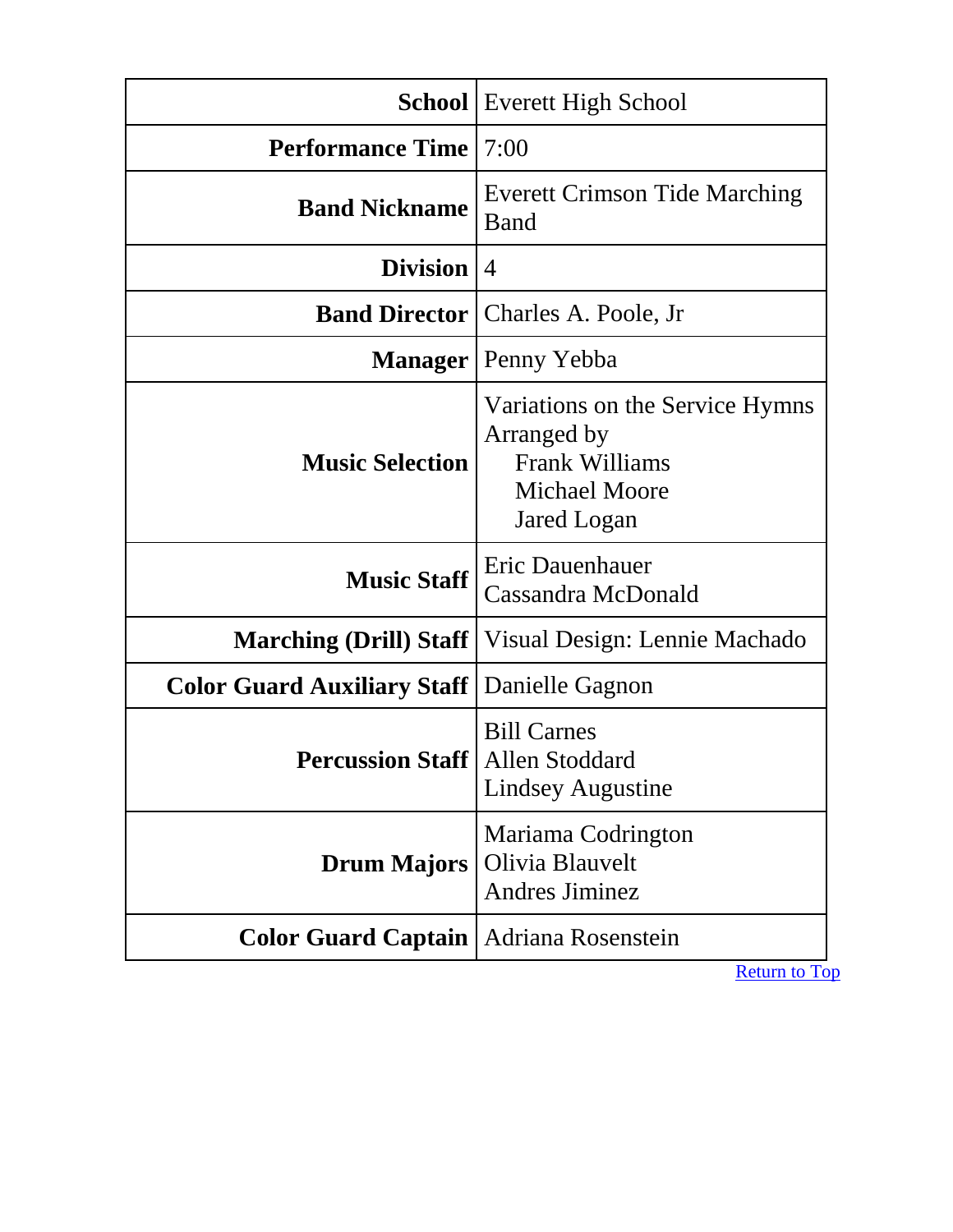<span id="page-16-0"></span>

|                                    | <b>School</b>   Randolph High School                           |
|------------------------------------|----------------------------------------------------------------|
| <b>Performance Time</b>            | 7:15                                                           |
| <b>Band Nickname</b>               | <b>Blue Devil Marching Band</b>                                |
| <b>Division</b>                    | $\overline{4}$                                                 |
| <b>Band Director</b>               | <b>Adam Shekleton</b>                                          |
| <b>Music Selection</b> I           | The Seasons                                                    |
| <b>Music Staff</b>                 | <b>Ryan Noe</b><br>Kaitlyn Sicinski                            |
| <b>Marching (Drill) Staff</b>      | John McCarthy<br><b>Matt Thomas</b>                            |
| <b>Color Guard Auxiliary Staff</b> | <b>Meghan Greenberg</b><br>Anna MacLean                        |
| <b>Percussion Staff</b>            | <b>Tammy Trahan-Martins</b><br>Mackenzie Muscara<br>Mike Swain |
| <b>Drum Majors</b>                 | Isabella Guerero<br>Jeffrey Louis                              |
| <b>Color Guard Captains</b>        | Evelyn Tran<br>Annabel Chu                                     |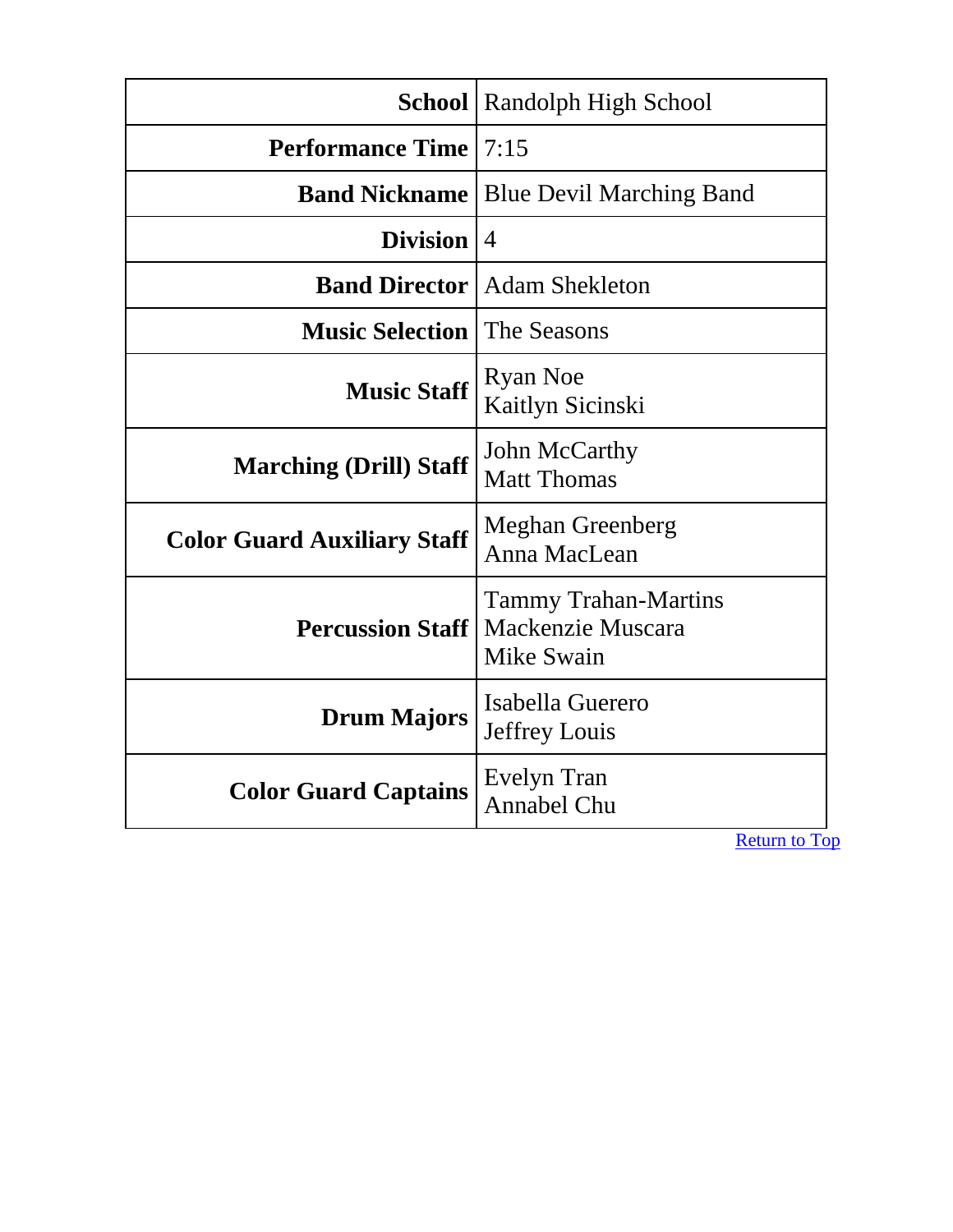<span id="page-17-0"></span>

|                                    | <b>School</b> Stoughton High School                                                                                                                                                   |
|------------------------------------|---------------------------------------------------------------------------------------------------------------------------------------------------------------------------------------|
| <b>Performance Time</b>            | 7:30                                                                                                                                                                                  |
| <b>Band Nickname</b>               | <b>Marching Black Knights</b>                                                                                                                                                         |
| <b>Division</b>                    | 5                                                                                                                                                                                     |
| <b>Band Director</b>               | <b>John Mange</b>                                                                                                                                                                     |
| <b>Music Selection</b>             | Strike Up the Keys<br>"Piano Man" by Billy Joel<br>"Rhapsody in Blue" by George Gershwin,<br>"Fallin" by Alicia Keys<br>"Armando's Rhumba" by Chick Corea<br>"Saturday" by Elton John |
| <b>Music Staff</b> Dan Block       | Ann Dorgan<br><b>Keith Curbow</b><br>Danielle Horan<br>Sarah Labrie                                                                                                                   |
| <b>Marching (Drill) Staff</b>      | <b>Bill Heffernan</b><br><b>Neal Smith</b>                                                                                                                                            |
| <b>Color Guard Auxiliary Staff</b> | Lindsey Heffernan<br>Jen Walden                                                                                                                                                       |
| <b>Percussion Staff</b>            | <b>Nick DeFrias</b><br><b>Brad Conant</b>                                                                                                                                             |
| <b>Drum Majors</b>                 | <b>Andrew Crean</b><br><b>Mariah Williams</b><br>Jessica Podesta                                                                                                                      |
| <b>Color Guard Captains</b>        | Breanna Williams<br>Tori Rego                                                                                                                                                         |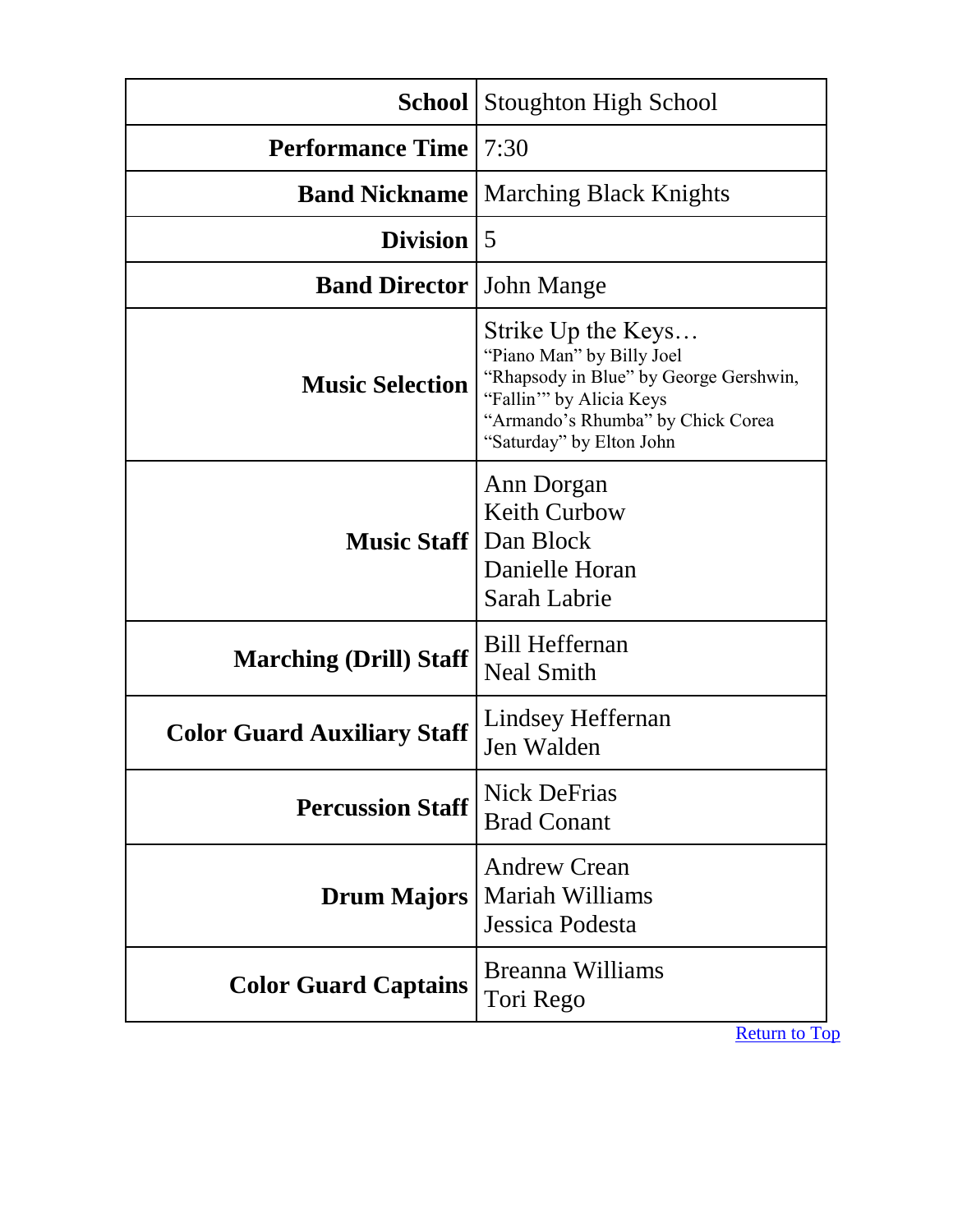<span id="page-18-0"></span>

|                                    | <b>School</b> North Andover High School                                        |
|------------------------------------|--------------------------------------------------------------------------------|
| <b>Performance Time</b>            | 7:45                                                                           |
| <b>Band Nickname</b>               | North Andover Scarlet Knight<br><b>Marching Band</b>                           |
| <b>Division</b>                    | $\overline{5}$                                                                 |
| <b>Band Director</b>               | <b>Justin Smalley</b>                                                          |
| <b>Music Selection</b>             | We The People                                                                  |
| <b>Music Staff</b>                 | Matt Ignos<br><b>Chris Nelson</b>                                              |
| <b>Marching (Drill) Staff</b>      | <b>James Fortier</b><br>Eric Swanson<br>Sarah Garfield<br>Molly Whitmore       |
| <b>Color Guard Auxiliary Staff</b> | Elaina Druid<br>Alyssa Frost                                                   |
| <b>Percussion Staff</b>            | Cullen Ryan<br>Eddie O'Sullivian<br><b>Mark Sachetta</b><br><b>Kylee Gause</b> |
| <b>Drum Majors</b>                 | Cerena Leaffer<br>Daniele Reardon<br>Joesph Huggins                            |
| <b>Color Guard Captains</b>        | Samantha Cook<br>Allysa Paltanovich                                            |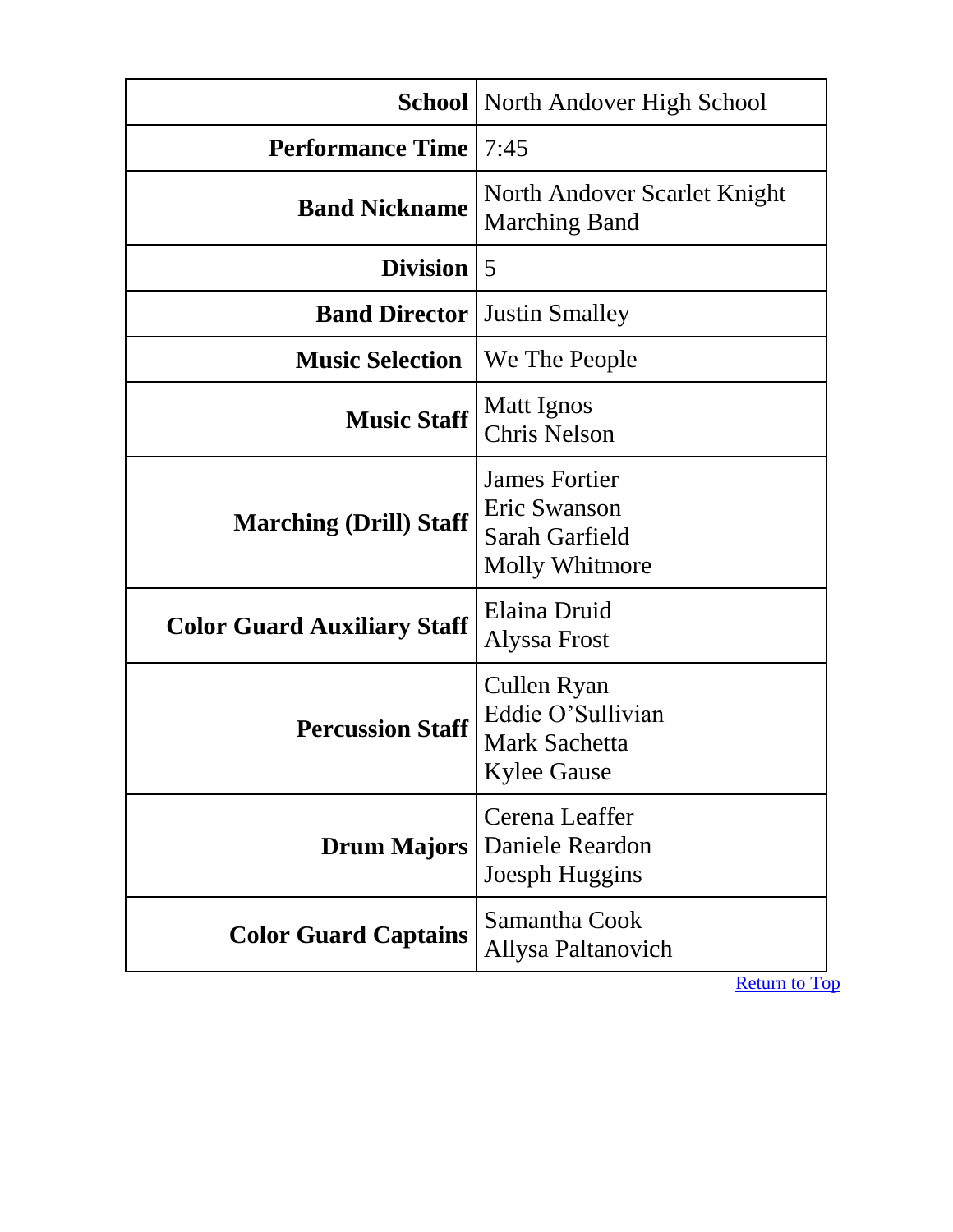<span id="page-19-0"></span>

|                                     | <b>School</b>   Mansfield High School                                                                                                                     |
|-------------------------------------|-----------------------------------------------------------------------------------------------------------------------------------------------------------|
| <b>Performance Time</b>             | 8:00                                                                                                                                                      |
|                                     | <b>Band Nickname</b>   Marching Hornets                                                                                                                   |
| <b>Division</b>                     | $\overline{5}$                                                                                                                                            |
| <b>Band Director   Matt McGuire</b> |                                                                                                                                                           |
| <b>Music Selection</b>              | <b>Show Title: Gravity</b><br><b>Attraction by Matt McGuire</b><br>Wine Dark Sea by John Mackey<br><b>Gravity by Sara Bareilles</b><br>Aha by Imogen Heap |
|                                     | <b>Matt McGuire</b><br><b>Music Staff</b> Nick Krafka<br>Mattsen Bradbury-Koster                                                                          |
| <b>Marching (Drill) Staff</b>       | Adam St. Jean<br><b>Christopher Tetreault</b><br>Laura Brophy<br>Evan Morley                                                                              |
| <b>Color Guard Auxiliary Staff</b>  | Michael Lombo<br>Christina Isidoro<br><b>Molly Drain</b>                                                                                                  |
| <b>Percussion Staff</b>             | David Cavanaugh<br><b>Rich Viveiros</b><br>Laurie Pepicelli<br>Mike McConaghy<br><b>Matt Vayanos</b><br><b>Ryan Enos</b><br>Sam Bodo                      |
| <b>Drum Majors</b>                  | Lily Walsh<br><b>Maddie Neary</b><br>Dan LeBlanc                                                                                                          |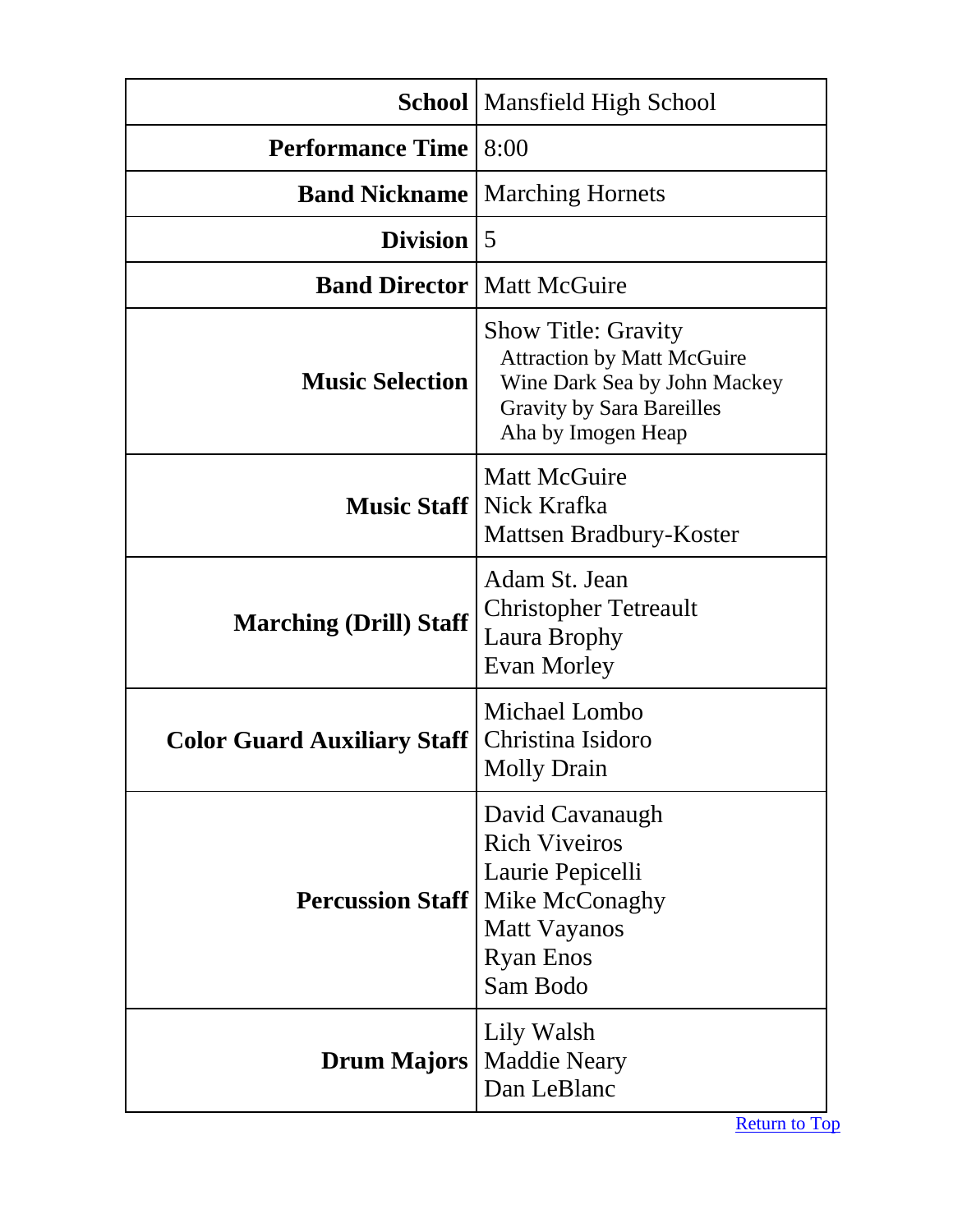<span id="page-20-0"></span>

|                                    | <b>School</b>   Wakefield High School                                        |
|------------------------------------|------------------------------------------------------------------------------|
| <b>Performance Time</b>            | 8:15                                                                         |
| <b>Band Nickname</b>               | <b>Warrior Marching Band</b>                                                 |
| <b>Division</b>                    | 5                                                                            |
| <b>Band Director</b>               | <b>Thomas Bankert</b>                                                        |
| <b>Music Selection</b>             | <b>Mirror Mirror</b><br>Music arranged by<br>Frank Sullivan & Michael Miller |
|                                    | <b>Music Staff</b>   Jaclyn Viscardi                                         |
| <b>Marching (Drill) Staff</b>      | Ed Devlin<br><b>Ryan MacNeill</b><br><b>Alexis Csicsek</b>                   |
| <b>Color Guard Auxiliary Staff</b> | Alyssa Grant<br>Julie Brown<br><b>Nicole Bussard</b><br>Bryanna Bernard      |
| <b>Percussion Staff</b>            | <b>Michael Morel</b><br><b>Chris Lawlor</b><br>Matt Grina                    |
| <b>Drum Majors</b>                 | Erin McCormack<br>Cara Mogan<br>Emma Anderson                                |
| <b>Color Guard Captains</b>        | Nina DiCarlo<br>Samantha Hartman<br>Gabrielle White                          |